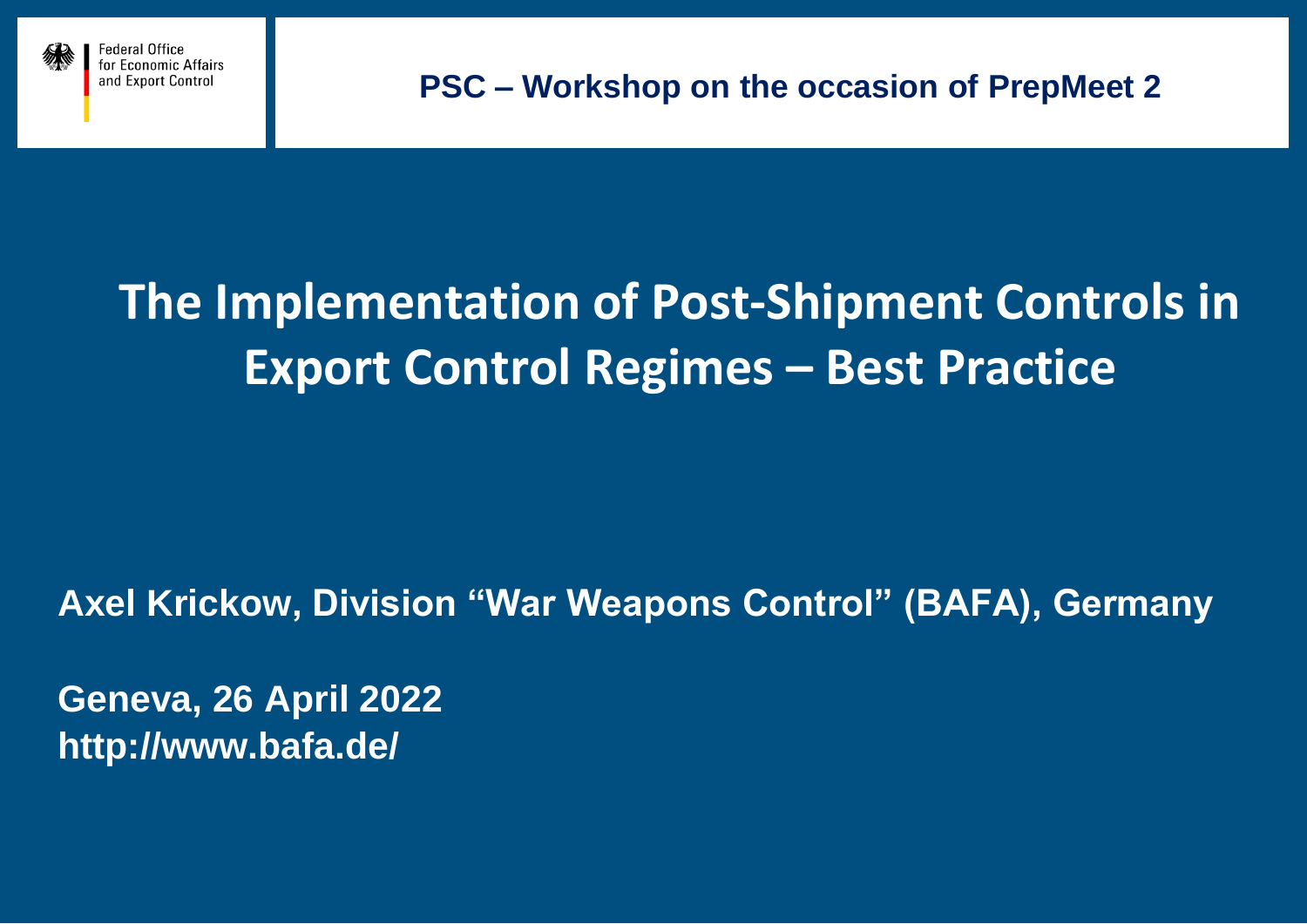

Expression "Post-Shipment-Controls"

- **Physical checks**
- On the territory of the importing State
- Conducted by the exporting State
- After the transfer to an authorized end user

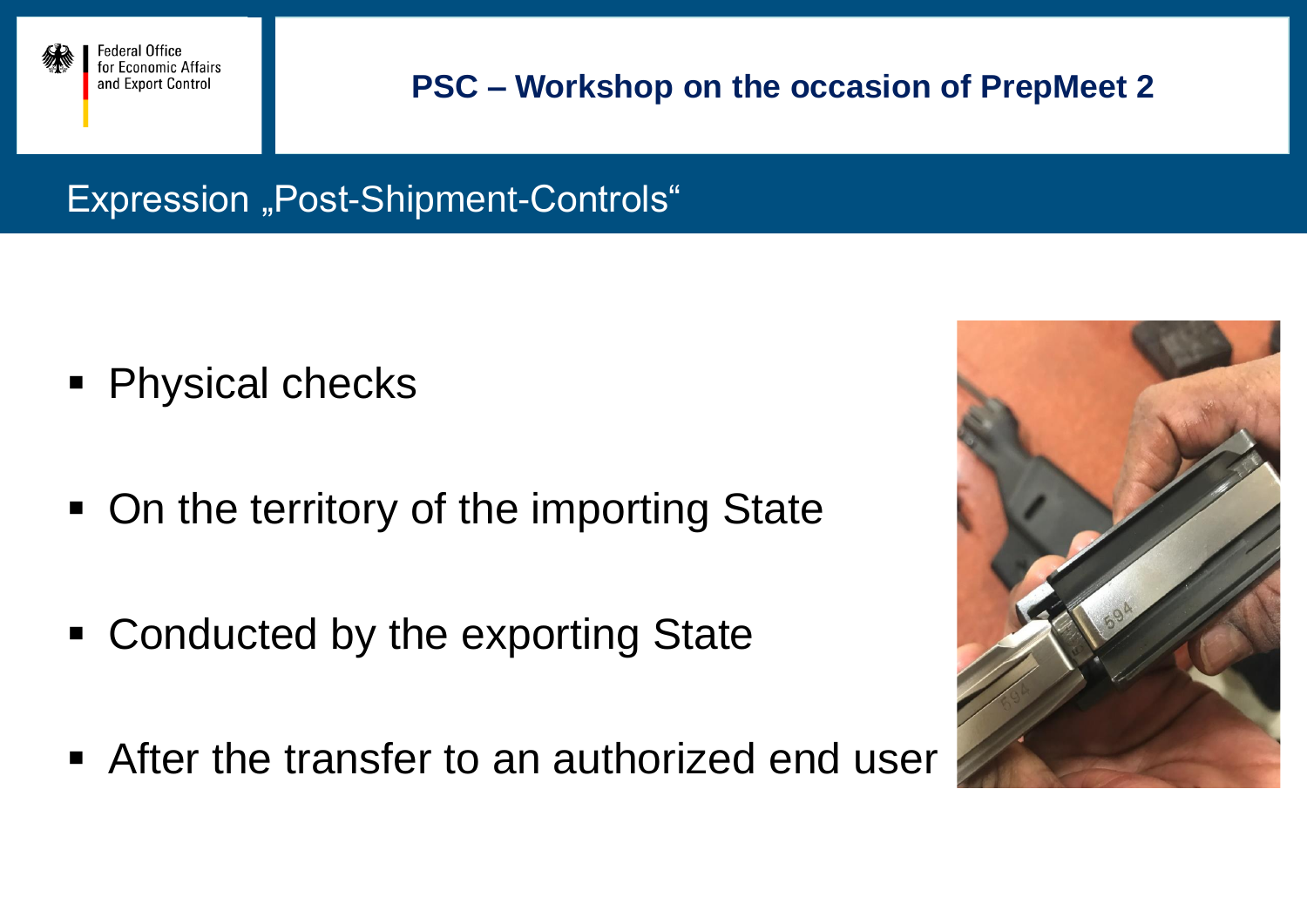

# Implementation Process – German Experience – Step by Step



- Starting with a pilot phase
- **Small legal amendments**
- **Effects to the licensing** process
- Dialogue with industry and importing states
- **Outreach via embassies**
- **Personnel policy and** recruitment

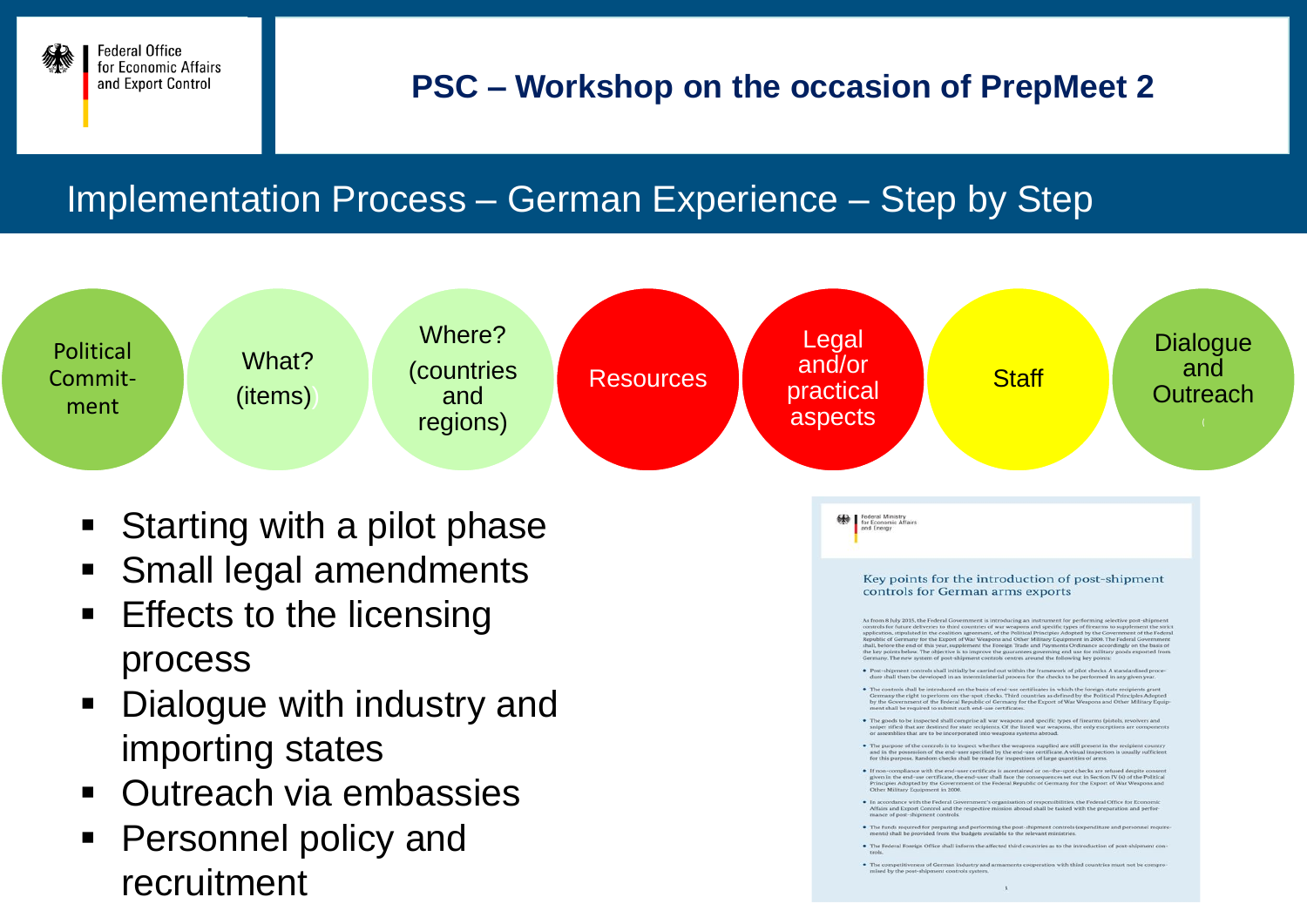

Federal Office or Economic Affairs and Export Control

Adaption of Art. 21 para. 5 GermanTrade and Payment Ordinance

"In the case of certain countries, the Federal Office for Economic Affairs and Export Control (BAFA) can require that the application for licensing of the export of goods cited in Part I of the Export List must be accompanied by documentation **stating the agreement of the country of destination to accept on-the-spot controls by German agencies of the end-use** (…) as well as **documentation of the marking placed on the good**."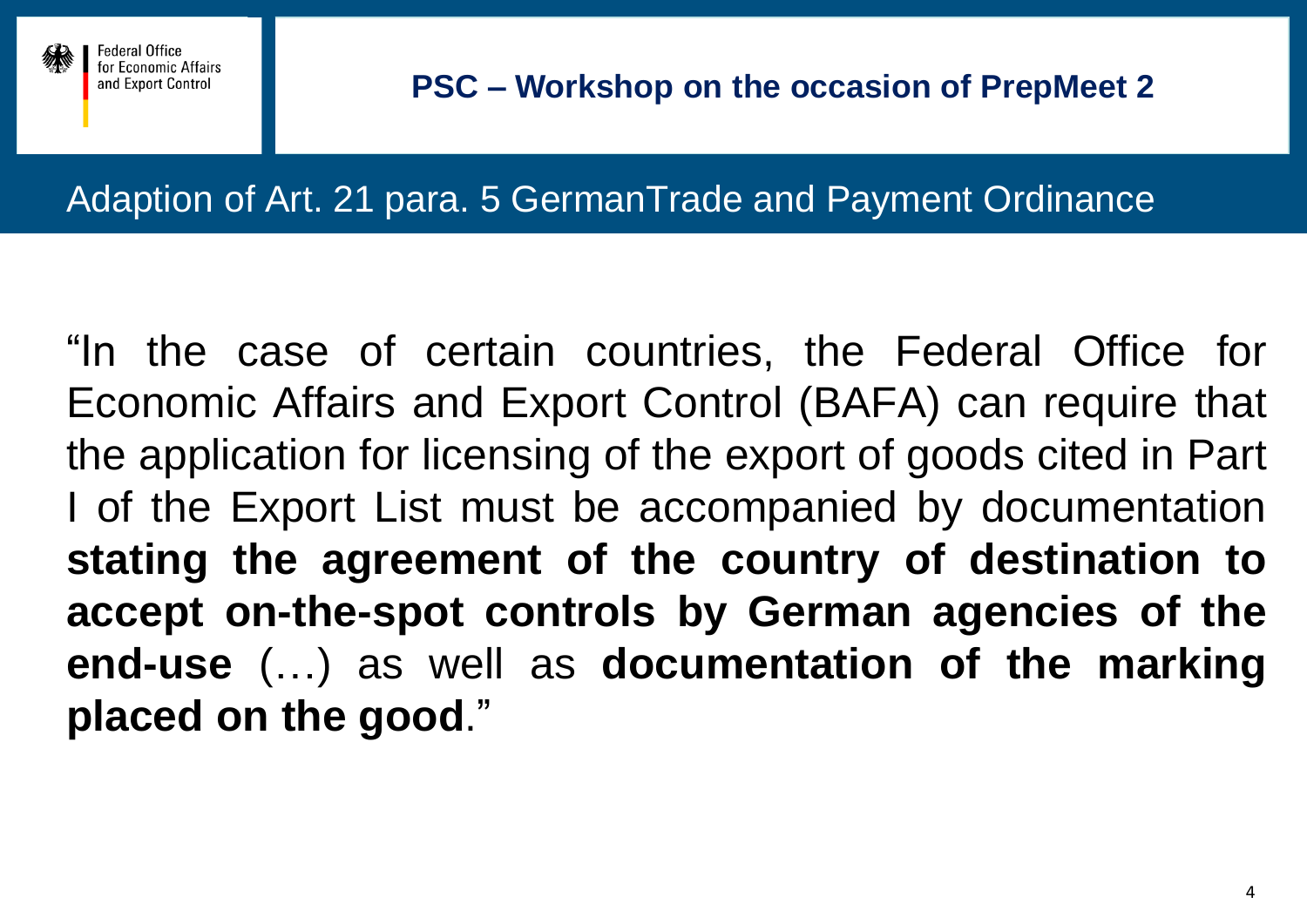

# Post Shipment Controls in Practice – the EUC

Additionally in a case of a final public sector end-user we (I) certify that the German authorities have the right to verify the end-use of the abovementioned SALW **on-site** upon their request at **any time**.